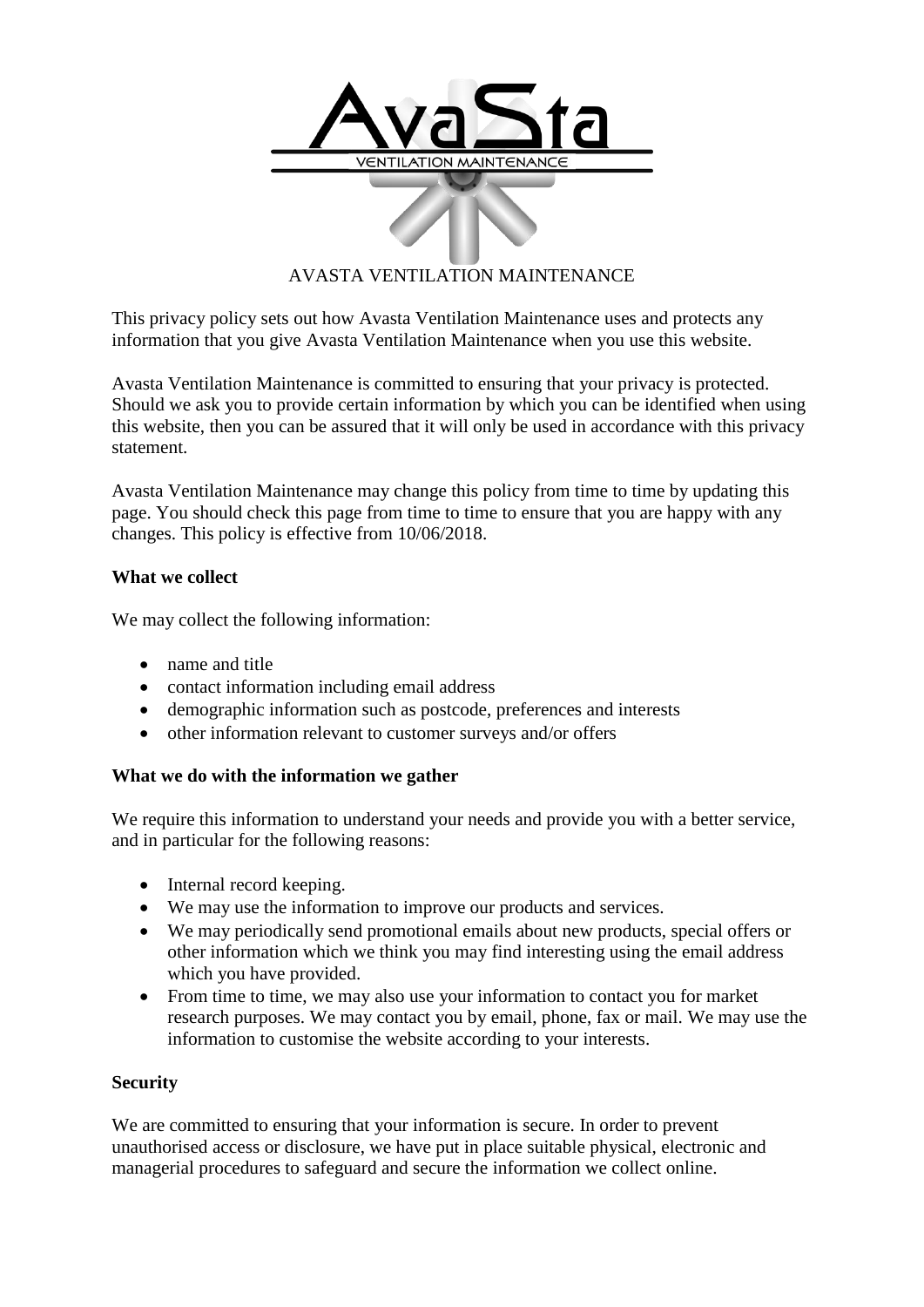

## AVASTA VENTILATION MAINTENANCE

### **How we use cookies**

A cookie is a small file which asks permission to be placed on your computer's hard drive. Once you agree, the file is added and the cookie helps analyse web traffic or lets you know when you visit a particular site. Cookies allow web applications to respond to you as an individual. The web application can tailor its operations to your needs, likes and dislikes by gathering and remembering information about your preferences.

We use traffic log cookies to identify which pages are being used. This helps us analyse data about web page traffic and improve our website in order to tailor it to customer needs. We only use this information for statistical analysis purposes and then the data is removed from the system.

Overall, cookies help us provide you with a better website, by enabling us to monitor which pages you find useful and which you do not. A cookie in no way gives us access to your computer or any information about you, other than the data you choose to share with us.

You can choose to accept or decline cookies. Most web browsers automatically accept cookies, but you can usually modify your browser setting to decline cookies if you prefer. This may prevent you from taking full advantage of the website.

### **Links to other websites**

Our website may contain links to other websites of interest. However, once you have used these links to leave our site, you should note that we do not have any control over that other website. Therefore, we cannot be responsible for the protection and privacy of any information which you provide whilst visiting such sites and such sites are not governed by this privacy statement. You should exercise caution and look at the privacy statement applicable to the website in question.

### **Controlling your personal information**

You may choose to restrict the collection or use of your personal information in the following ways:

- whenever you are asked to fill in a form on the website, look for the box that you can click to indicate that you do not want the information to be used by anybody for direct marketing purposes
- if you have previously agreed to us using your personal information for direct marketing purposes, you may change your mind at any time by writing to or emailing us at info@avasta.co.uk